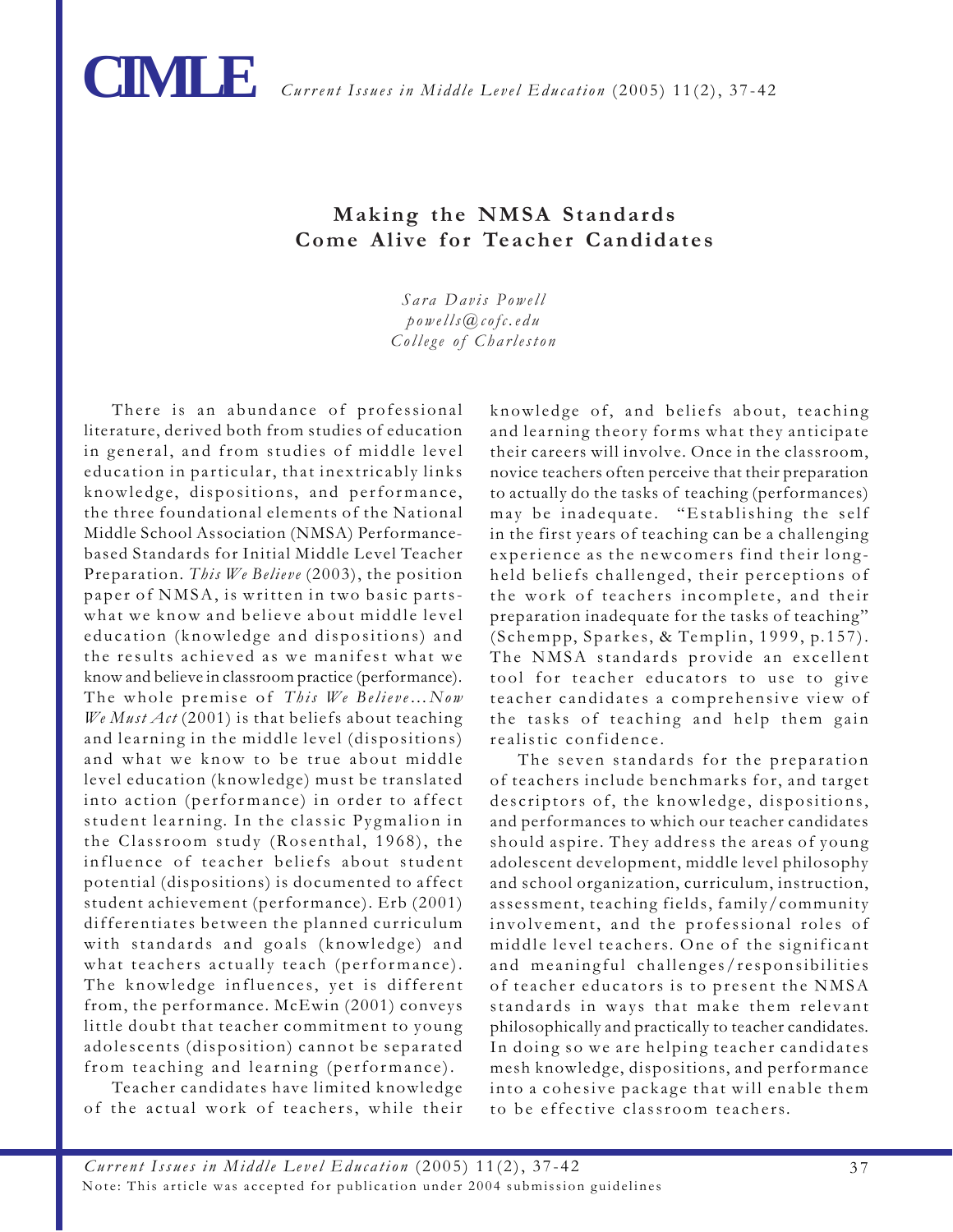Through the following six exercises teacher candidates explore the standards using Benjamin Bloom's taxonomy of learning as a framework. Teacher candidates are prompted to gain knowledge and comprehension, encouraged to analyze and apply the standards, synthesize their knowledge, and then evaluate the standards. Through this process they are exposed to scenarios that ground the knowledge, dispositions, and performances in the standards. They are drawn to, and required to compare, the elements of the standards to foundational literature related to middle level philosophy.

#### **Assignment #1 Bloom's Knowledge and Comprehension Levels**

1. Ask teacher candidates to access and print the NMSA Performance-Based Standards for Initial Middle Level Teacher Preparation from the NMSA website. If they haven't visited the site, the experience of navigating their way to the standards will be beneficial in and of itself. (www.nmsa.org)

2. Ask teacher candidates to read the standards.

3. Assign teacher candidates one or more question stems and ask them to write questions based on the standards to share in class. Small groups may share questions and answers and then rewrite their questions as needed and exchange them with another group.

Sample question stems:

- How does Standard \_\_ relate to \_\_\_?
- How are Standards and related to  $P$

What does Standard have to say about ?

Which Standard has the most elements classified as \_\_\_\_\_(knowledge, dispositions,  $performances$ )? Why do you think this is the case?

### **Assignment #2 Bloom's Comprehension Level**

1. Ask teacher candidates to suggest prominent middle school documents that are based on characteristics and/or tenets of effective teachers or schools. The likely choices include *Turning Points* (1989), *Turning Points 2000* , *This We Believe* (2003), and the National Board on Professional Teaching Standards Young Adolescence Generalist Standards.

2. Discuss the benefits of comparing documents that address exemplary practices in middle level education.

3. Either provide matrices similar to the one in Figure 1 or ask teacher candidates to create them individually or in groups.

4. Ask teacher candidates to comment within each cell on how the two characteristics/ tenets/standards relate and/or support one another.

5. Allow time for discussion and comparison of matrices.

#### **Assignment #3 Bloom's Application Level**

1. If possible, arrange for teacher candidates to visit several middle schools. While there are many reasons to visit schools, and students may already be involved in schools through field experiences or in volunteer capacities, we know that observation is most beneficial when it is guided/directed. Choose, or let the candidates choose, specific parts of the standards to look for in the schools with real kids and real teachers.

2. It is helpful for candidates to visit schools in pairs. Two sets of eyes looking for the same things make for a richer experience. 3. Armed with observation forms and copies of the Standards, have candidates not only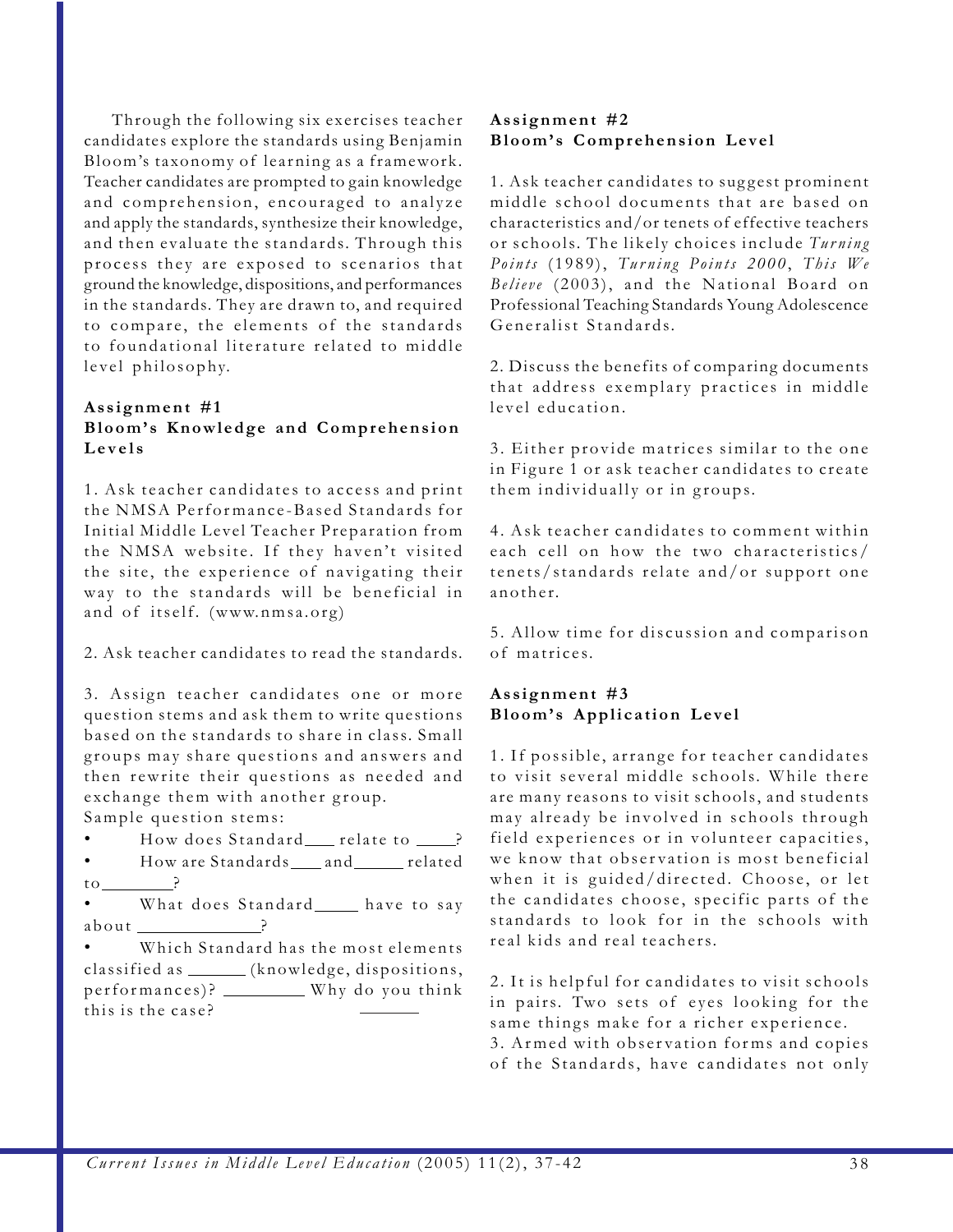observe classroom instruction, but also team planning time. If the teachers are amenable, some interview time with the candidates will allow them to ask about things they observe and maybe ask about areas that wouldn't necessarily be evident in a brief classroom visit.

4. Ask pairs to take notes and then fill out an observation form similar to the sample provided in Figure 2. There are few experiences in a college classroom that generate as much excitement and interaction as when candidates eagerly share what they have seen, heard, and experienced in middle schools.

#### **Assignment #4 Bloom's Analysis Level**

1. Ask teacher candidates to locate (or instructors may provide) scenarios involving middle school teachers. These may be articles from *Middle School Journal* or *Middle Ground*. Case studies and scenarios are included in books such as *Voices of Student Teachers* by Rand and Shelton-Colangelo, and *Middle School Case Studies: Challenges, Perceptions, and Practices* by Watson, both published by Merrill Prentice Hall. Praxis II Principles of Learning and Teaching practice tests provide excellent scenarios.

2. Assign as many case studies/scenarios as appropriate. Ask teacher candidates to look for examples of knowledge, dispositions, and performances that either exemplify an element of a standard or show a need for a particular standard element. On a chart similar to Figure 3, ask candidates to briefly describe a knowledge, disposition, and/or performance and then state the standard that is either exemplified or needed. Standards may be referred to by Roman numeral, K/D/P and a number and then briefly paraphrased. For instance, Standard IV Disposition #2 would be noted as simply: IVD2-committed to integrating curriculum

While some standards will be quite obvious for certain scenarios, there will always be more subtle points to be made in this exercise. The learning culminates with teacher candidates justifying their choices.

#### **Assignment #5 Bloom's Synthesis Level**

1. Assign a standard knowledge, disposition, and/or performance, or a combination, to each teacher candidate.

2. Ask each candidate to write a scenario that either exemplifies or shows a need for the assigned standard element(s).

3. Allow ample time for candidates to share their scenarios and justify their choices. This provides fertile discussion material.

#### **Assignment #6 Bloom's Evaluation Level**

1. Assign each candidate a standard.

2. Ask candidates to find articles and books with credible excerpts from the literature that speak directly to the value and importance of the assigned standard.

3. Have candidates write brief explanations of the contents of the literature cited.

4. Ask candidates to make copies of their "finds" for each class member. This sharing will no doubt introduce valuable resources to candidates. If possible, candidates should bring the actual literature to class.

The six assignments combine two very important elements of teacher effectiveness, the NMSA standards and the use of levels of learning. The levels of the taxonomy prompt teacher candidates to interact with the standards in ways that they normally would not. The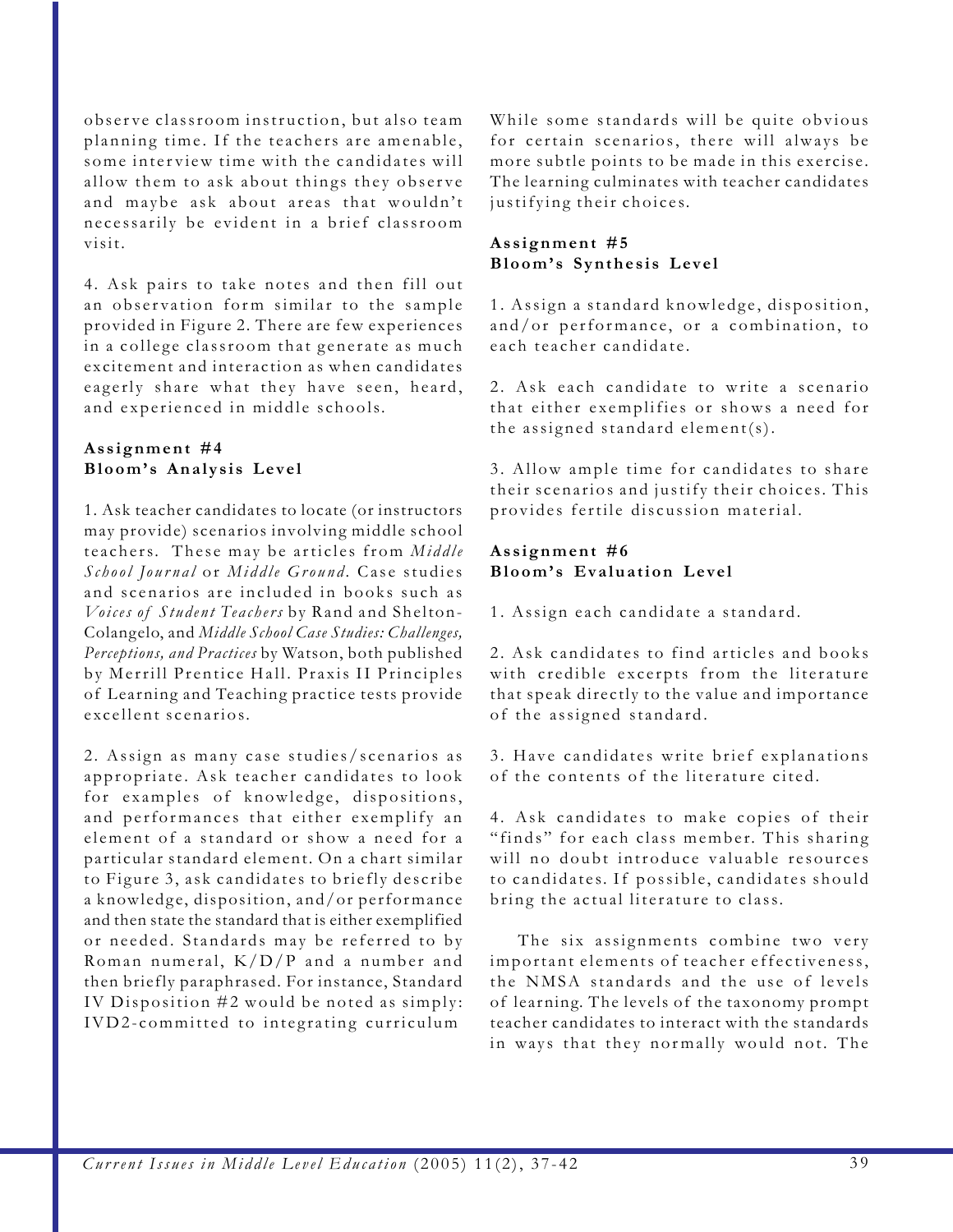exercises may be used consecutively over either a short or long time period, or they may be used as stand-alone activities to examine specific standards. The six assignments can be time consuming and should be implemented in a course that preferably addresses middle level philosophy. After interacting with the standards through the assignments, teacher candidates are much more likely to support an opinion

or analyze a field experience from a standards perspective. Their grasp of the standards includes comprehension, analysis, application, synthesis, and evaluation rather than knowledge alone.

#### **Figure 1. Relating Documents to Standards (use with Assignment #2)**

| Turning Points 2000                                                                                                                                                   | Standard I<br>Young Adolescent<br>Development | Standard II<br>Middle Level<br>Philosophy and<br>School Organization Assessment | Standard III<br>Middle Level<br>Curriculum and |
|-----------------------------------------------------------------------------------------------------------------------------------------------------------------------|-----------------------------------------------|---------------------------------------------------------------------------------|------------------------------------------------|
| Teach a curriculum grounded<br>in standards, relevant to<br>adolescents' concerns, and<br>based on how students learn<br>best, and use a mix of<br>assessment methods |                                               |                                                                                 |                                                |
| Use instructional methods<br>that prepare all students to<br>achieve high standards                                                                                   |                                               |                                                                                 |                                                |
| Organize relationships for<br>learning                                                                                                                                |                                               |                                                                                 |                                                |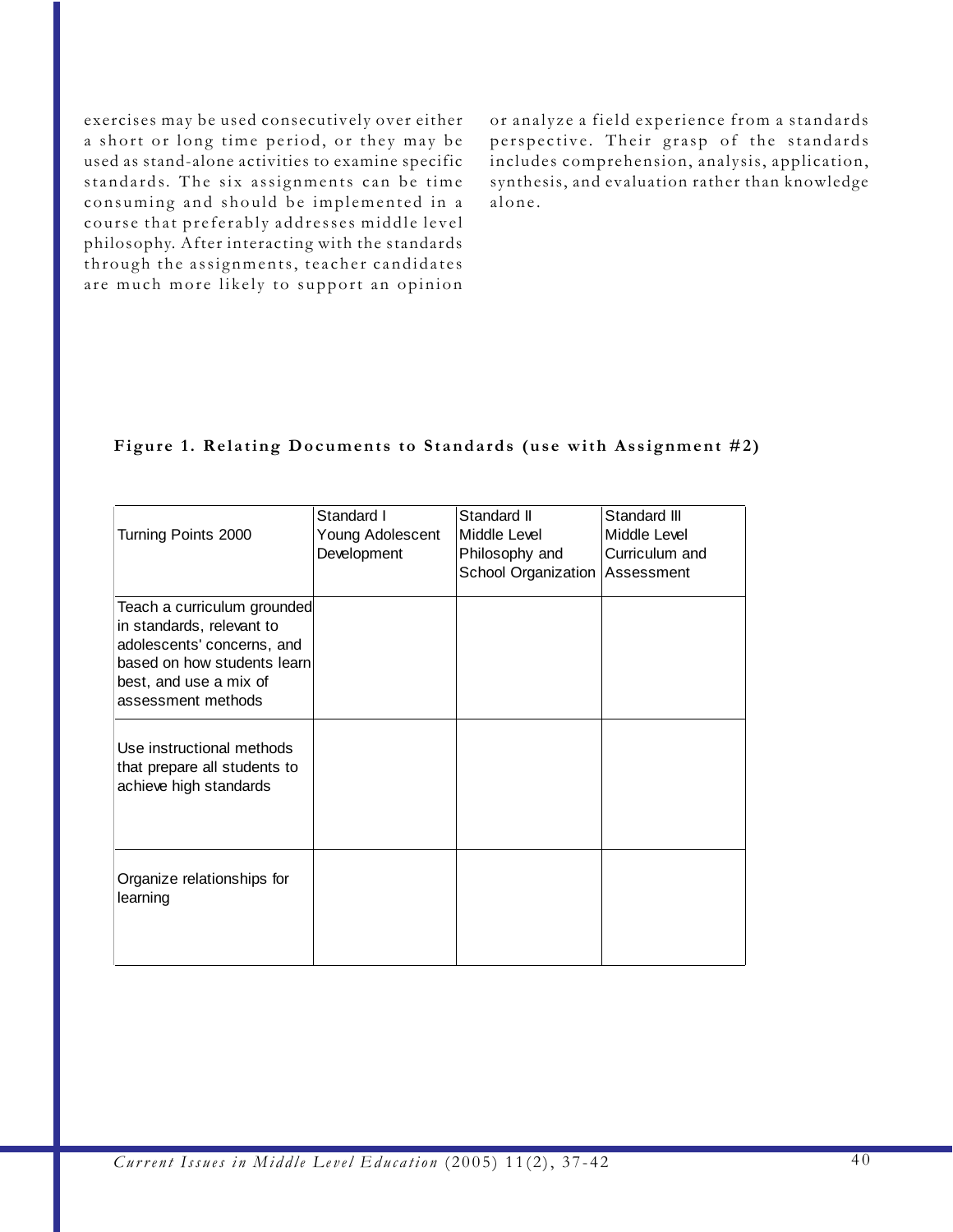# **Figure 2. Observation/Interview Form (use with Assignment #3)**

| Name:                          | Partner:                                  | Observation or Interview?                                                                                                                                                                                                                                                                                                                  |
|--------------------------------|-------------------------------------------|--------------------------------------------------------------------------------------------------------------------------------------------------------------------------------------------------------------------------------------------------------------------------------------------------------------------------------------------|
| School:                        |                                           | Teacher:                                                                                                                                                                                                                                                                                                                                   |
| Date/Time:                     |                                           |                                                                                                                                                                                                                                                                                                                                            |
|                                |                                           | Focus Standard $\mathcal{L}$ Knowledge # $\mathcal{L}$ , Performance # $\mathcal{L}$ , Disposition # $\mathcal{L}$<br>Focus Standard $\mathcal{L}$ Knowledge # $\mathcal{L}$ , Performance # $\mathcal{L}$ , Disposition # $\mathcal{L}$<br>Focus Standard $\angle$ Knowledge # $\angle$ , Performance # $\angle$ , Disposition # $\angle$ |
| People involved in experience: |                                           |                                                                                                                                                                                                                                                                                                                                            |
|                                | Observation notes and/or interview notes: |                                                                                                                                                                                                                                                                                                                                            |

# **Figure 3. Matching Standards to Case Studies/Scenarios (Assignment #4)**

#### **Case study/scenario\_\_\_\_\_\_\_\_\_\_\_\_\_\_\_\_\_\_\_\_\_\_\_\_\_\_\_\_\_\_\_\_\_\_\_\_\_\_\_\_**

| Example from case study/scenario | Standard exemplified or needed |
|----------------------------------|--------------------------------|
|                                  |                                |
|                                  |                                |
|                                  |                                |
|                                  |                                |
|                                  |                                |
|                                  |                                |
| Example from case study/scenario | Standard exemplified or needed |
|                                  |                                |
|                                  |                                |
|                                  |                                |
|                                  |                                |
|                                  |                                |